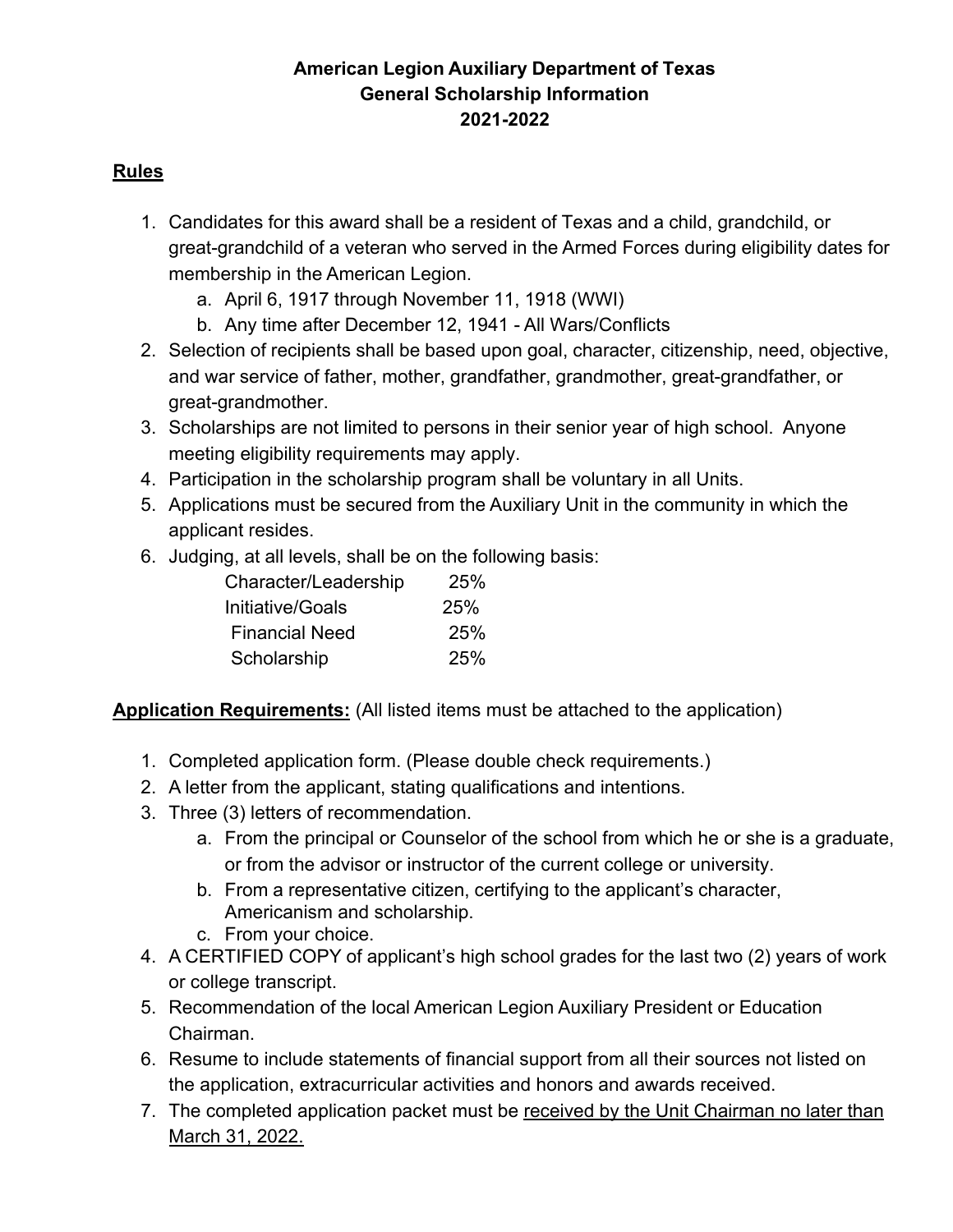8. The Unit's winning application must be received by the Department Education Chairman no later than April 15, 2022, for review and judging.

### **Type of Scholarship:**

Gift Scholarships of \$500 each will be given, based on contributions received from Units. Final determination shall be vested in the Education Chairman and her Committee. Recipients will be announced at the annual State Convention and checks will be mailed to the college or university the applicant will be attending. Additional applications and information may be obtained from the American Legion Auxiliary Unit in the community where the applicant resides.

\*Note - If anyone is having trouble finding an available unit, the application can be mailed to the Department and they will forward it. Mailing Address: ALA Department of Texas, P.O. Box 140407, Austin, Texas 78714-0407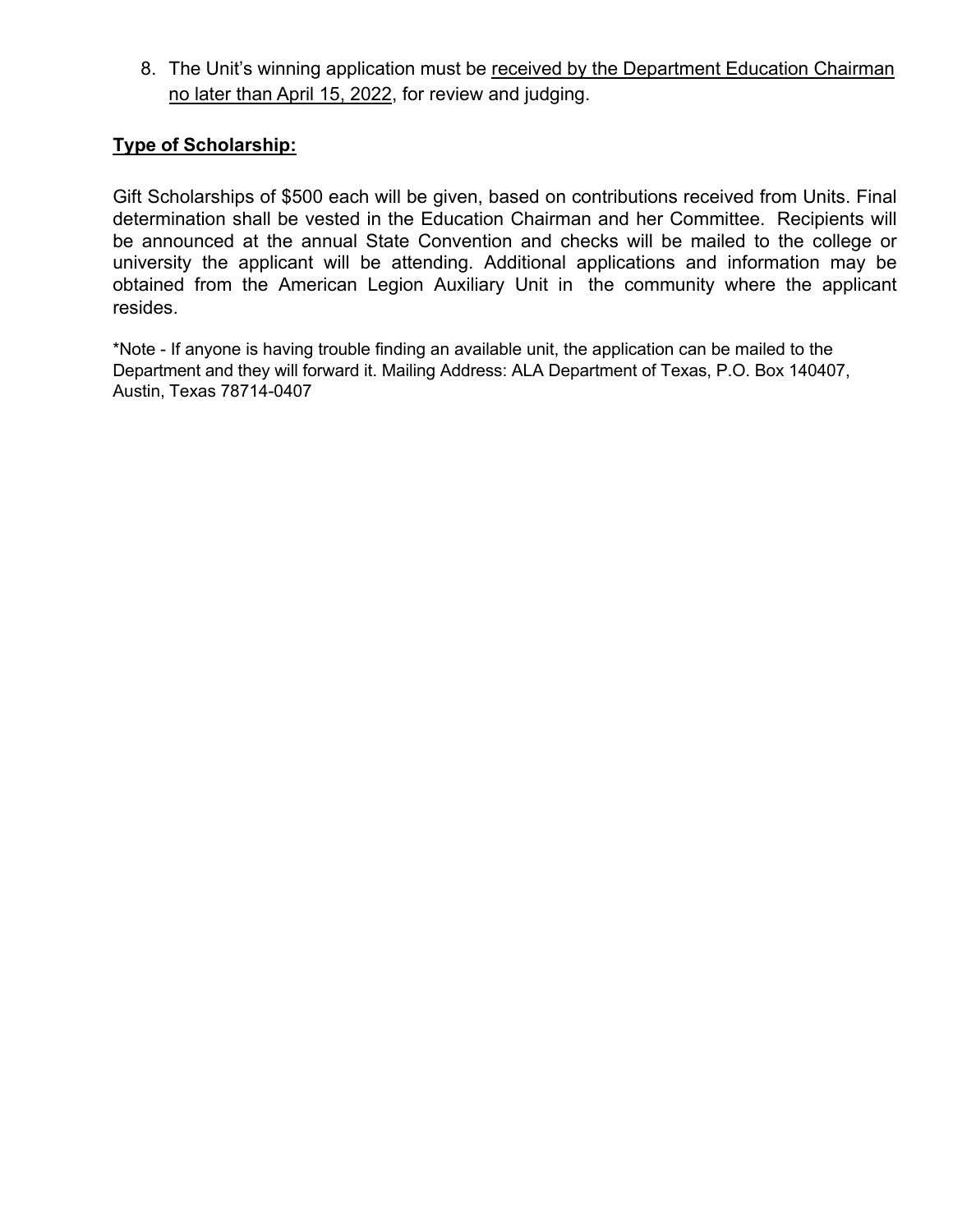#### **General Scholarship Application Unit Signature Page**

Note to Applicant: Please be sure to attach all other required materials to this application and submit to the American Legion Auxiliary Unit in the community in which you reside.

To be filled out by the Unit's President or Education Chairman.

| Unit Name: <u>Contract of the Contract of the Contract of the Contract of the Contract of the Contract of the Contract of the Contract of the Contract of the Contract of the Contract of the Contract of the Contract of the Co</u> |                                                                                                               |  |
|--------------------------------------------------------------------------------------------------------------------------------------------------------------------------------------------------------------------------------------|---------------------------------------------------------------------------------------------------------------|--|
|                                                                                                                                                                                                                                      |                                                                                                               |  |
|                                                                                                                                                                                                                                      |                                                                                                               |  |
|                                                                                                                                                                                                                                      |                                                                                                               |  |
|                                                                                                                                                                                                                                      | Email: 2008 2009 2010 2021 2022 2023 2024 2022 2022 2023 2024 2022 2023 2024 2022 2023 2024 2022 2023 2024 20 |  |
| Units Recommendation:                                                                                                                                                                                                                |                                                                                                               |  |

Signature Of Unit President or Education Chairman Date Date

Unit Instructions: Please forward your top selection (1 allowed per unit) on or before April 15, 2022.

Send to: Dee Merrick

The American Legion Auxiliary Department of Texas Education Chairman 90 Julie Dr. #11 Mineral Wells, Texas 76067 E-mail: deemerrick54@gmail.com